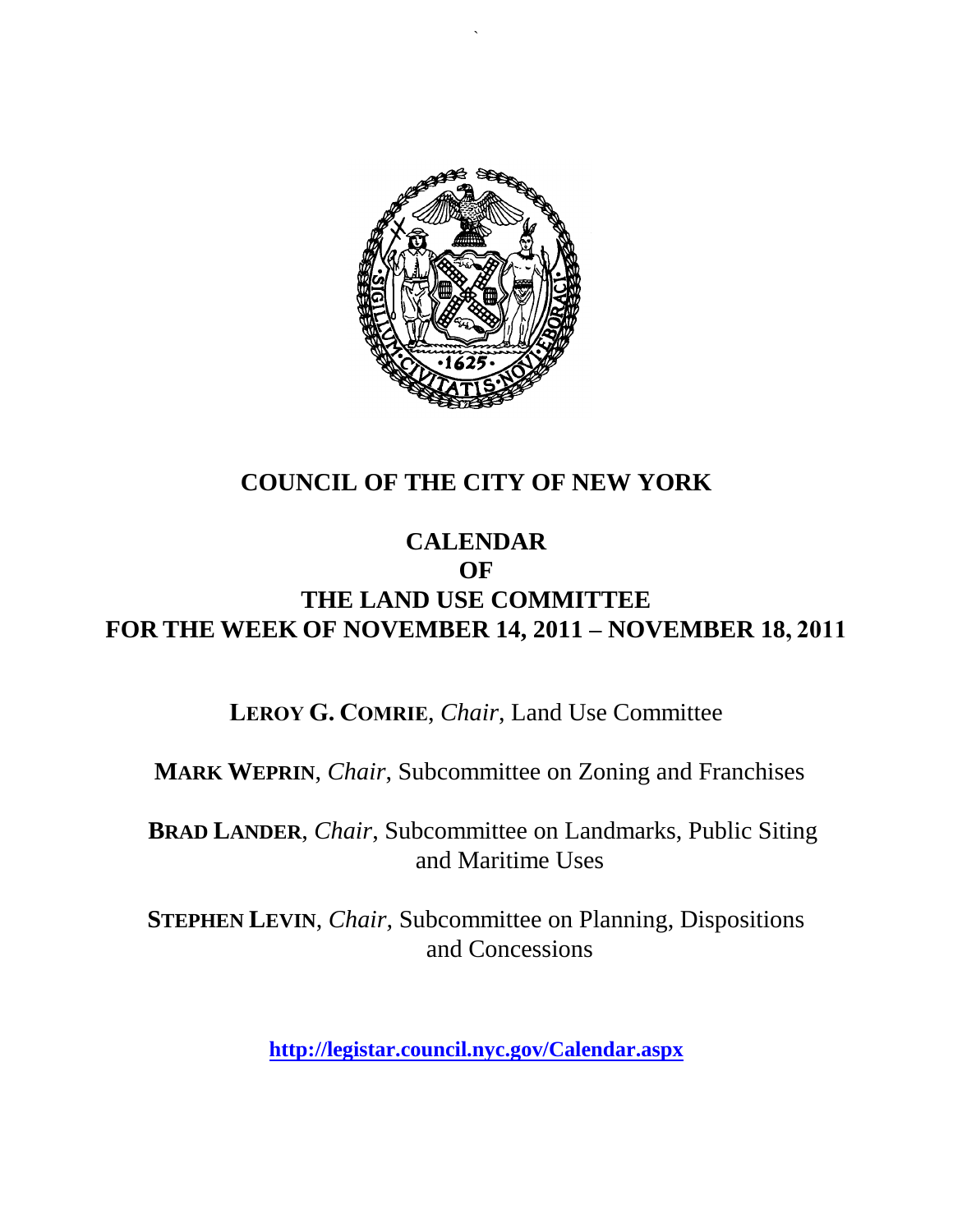#### **SUBCOMMITTEE ON ZONING AND FRANCHISES `**

The Subcommittee on Zoning and Franchises will hold a public hearing on the following matters in the **Council Committee Room, 16th Floor, 250 Broadway**, New York City, New York 10007, commencing at **1:00 p.m. on Wednesday, November 16, 2011:** 

# **L.U. NO. 508 VENIERO'S PASTICCERIA & CAFÉ MANHATTAN CB - 3 20125046 TCM**

Application pursuant to Section 20-226 of the Administrative Code of the City of New York, concerning the petition of A. Veniero, Inc., d/b/a Veniero's Pasticceria & Café, for a revocable consent to continue to maintain and operate an unenclosed sidewalk café located at  $342$  East  $11<sup>th</sup>$  Street.

# **L.U. NO. 509 RYAN'S IRISH PUB**

# **MANHATTAN CB - 3 20125058 TCM**

Application pursuant to Section 20-226 of the Administrative Code of the City of New York, concerning the petition of 151 Second Ave. Rest. Inc., d/b/a Ryan's Irish Pub, for revocable consent to continue to maintain and operate an unenclosed sidewalk café located at 151 Second Avenue.

# **L.U. NO. 510 MEZZOGIORNO ASSOC.**

# **MANHATTAN CB - 2 20125179 TCM**

Application pursuant to Section 20-226 of the Administrative Code of the City of New York, concerning the petition of Mezzogiorno Associates, d/b/a Mezzogiorno Assoc., for revocable consent to continue to maintain and operate an unenclosed sidewalk café located at 195 Spring Street.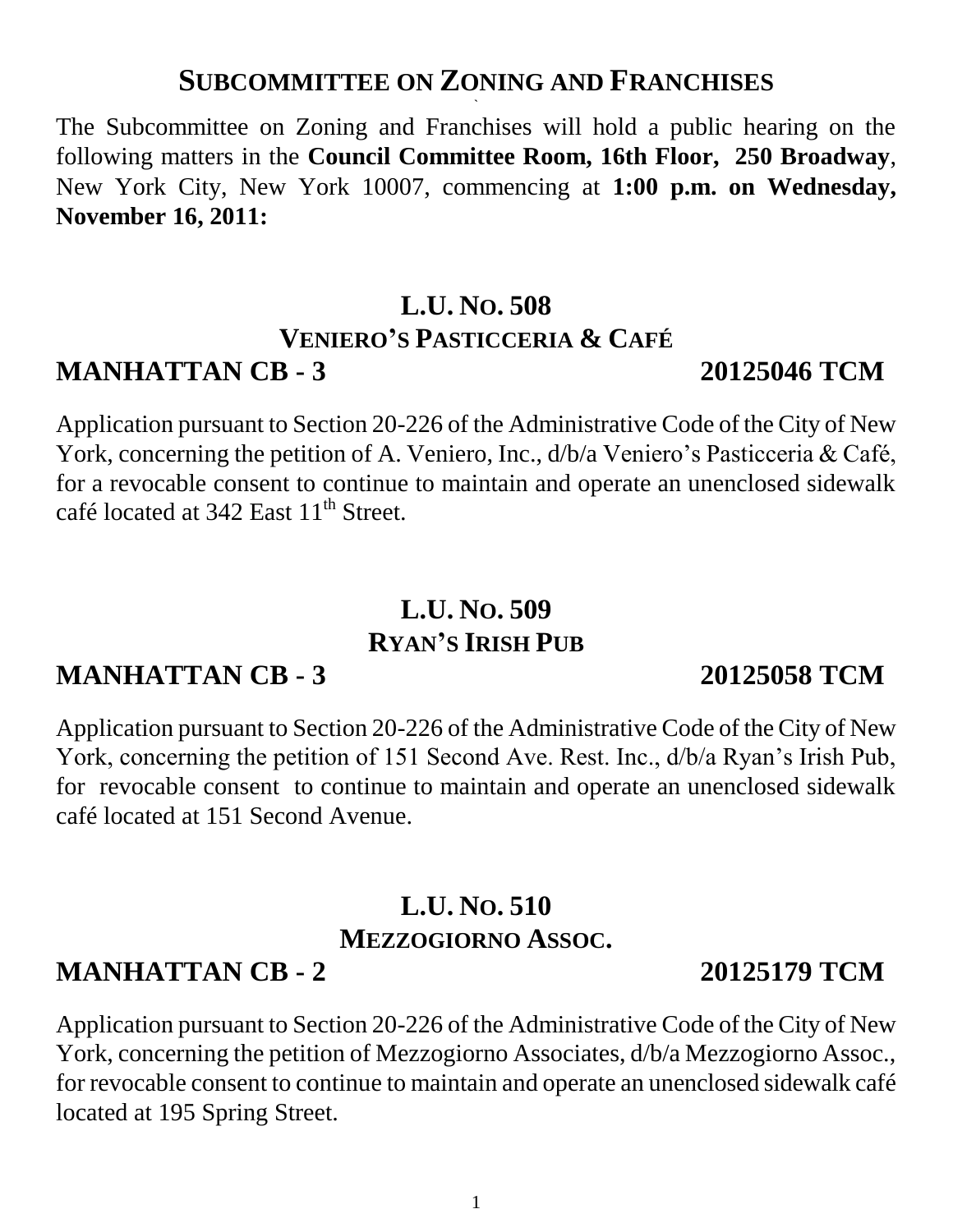## **L.U. NOS. 511 THROUGH 518 ARE RELATED**

# **L.U. NO. 511**

## **ADMIRAL'S ROW PLAZA**

# **BROOKLYN CB - 2 C 110382 ZMK**

Application submitted by Brooklyn Navy Yard Development Corporation pursuant to Sections 197-c and 201 of the New York City Charter for an amendment of the Zoning Map, Section No. 12d, by changing from an M1-2 District to an M1-4 District property bounded by the easterly centerline prolongation of Sands Street, a line 400 feet easterly of Navy Street, a line 400 feet northerly of Nassau Street, a line 680 feet easterly of Navy Street, Nassau Street, and Navy Street, as shown on a diagram (for illustrative purposes only) dated June 20, 2011.

# **L.U. NO. 512 ADMIRAL'S ROW PLAZA**

# **BROOKLYN CB - 2 N 110383 ZRK**

Application submitted by the Brooklyn Navy Yard Development Corporation pursuant to Section 201 of the New York City Charter, for an amendment of the Zoning Resolution of the City of New York, concerning Article VII, Chapter 4 (Special Permits by the City Planning Commission), relating to ownership requirements for Large Scale General Developments.

Matter in underline is new, to be added; Matter in strikeout is to be deleted; Matter with # # is defined in Section 12-10: \* \* \* indicates where unchanged text appears in the Zoning Resolution

\* \* \*

**Article VII: Administration**

\* \* \*

#### **Chapter 4: Special Permits by the City Planning Commission**

\* \* \*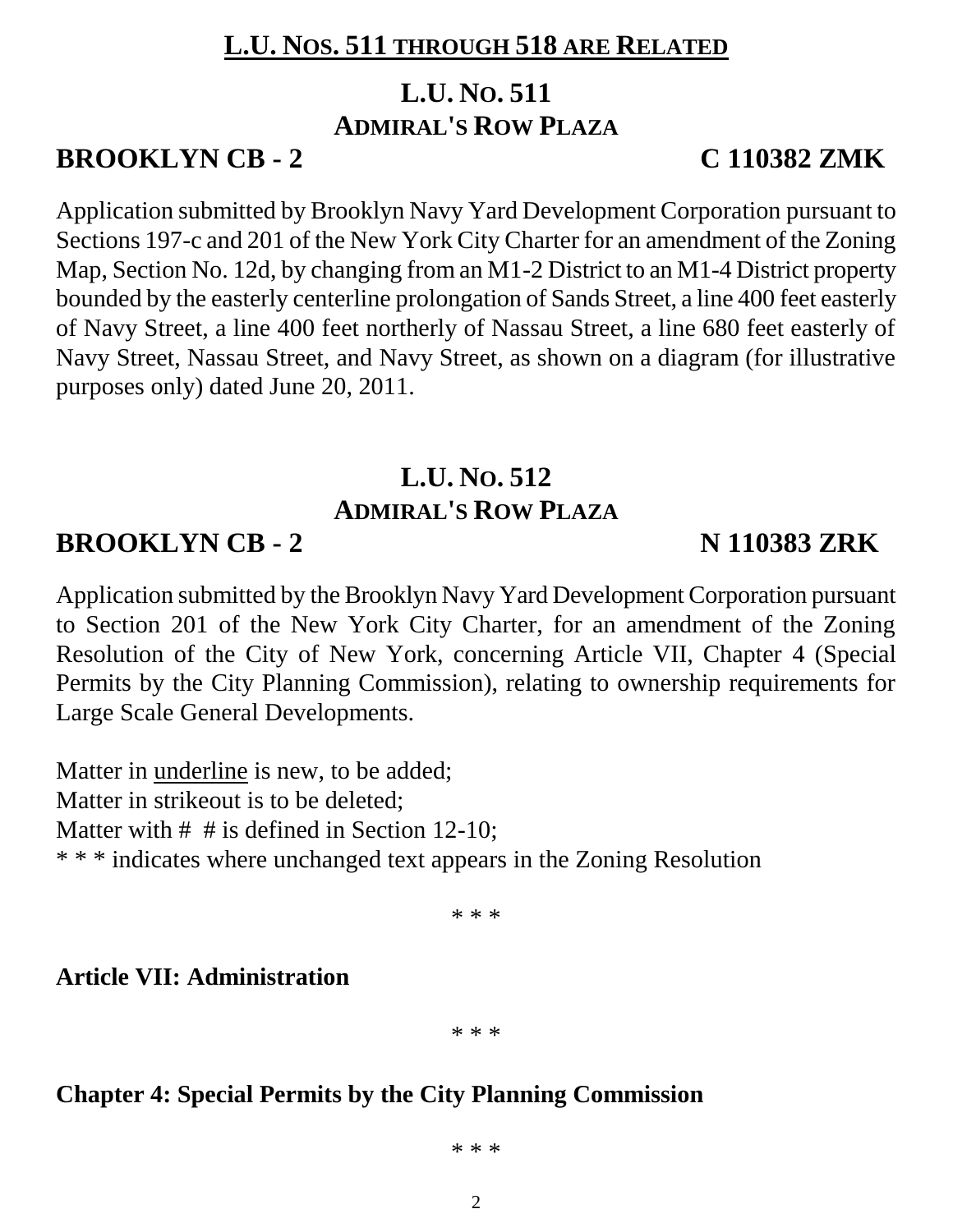74-742

#### Ownership

Except as otherwise provided in this Section, any #large-scale general development# for which application is made for a special permit in accordance with the provisions of Section 74-74 (Large-Scale General Development) shall be on a tract of land which at the time of application is all under the control of the applicant(s) as the owner(s) or holder(s) of a written option to purchase. No special permit shall be granted unless the applicant(s) acquired actual ownership (single fee ownership or alternate ownership arrangements according to the #zoning lot# definition in Section 12-10 (DEFINITIONS) for all #zoning lots# comprising the #large-scale general development#) of, or executed a binding sales contract for, all of the property comprising such tract.

When a #large-scale general development# is located within a designated urban renewal area, the City's urban renewal agency, or a person authorized by such agency, may apply for and be granted a special permit under the provisions of Section 74-74 even though such #large-scale general development# does not meet the ownership requirements set forth elsewhere in this Section. All parcels comprising such #largescale general development# shall be within the designated urban renewal area and subject to the urban renewal controls set forth in the approved urban renewal plan.

When a #large-scale general development# is to be #developed# or #enlarged# through assemblage by any other governmental agency, or its agent, having the power of condemnation, <u>or when the site of a proposed #large-scale general development#</u> is owned by the federal government and is within Community District 2 in the borough of Brooklyn, a special permit may be applied for and granted under the provisions of Section 74-74 even though such #large-scale general development# does not meet the ownership requirements set forth elsewhere in this Section.

# **L.U. NO. 513 ADMIRAL'S ROW PLAZA**

# **BROOKLYN CB - 2 C 110375 ZSK**

proposed building without regard for the rear yard regulations of Section 43-20 Application submitted by Brooklyn Navy Yard Development Corporation pursuant to Sections 197-c and 201 of the New York City Charter for the grant of a special permit pursuant to Section 74-743(a)(2) of the Zoning Resolution to allow the location of a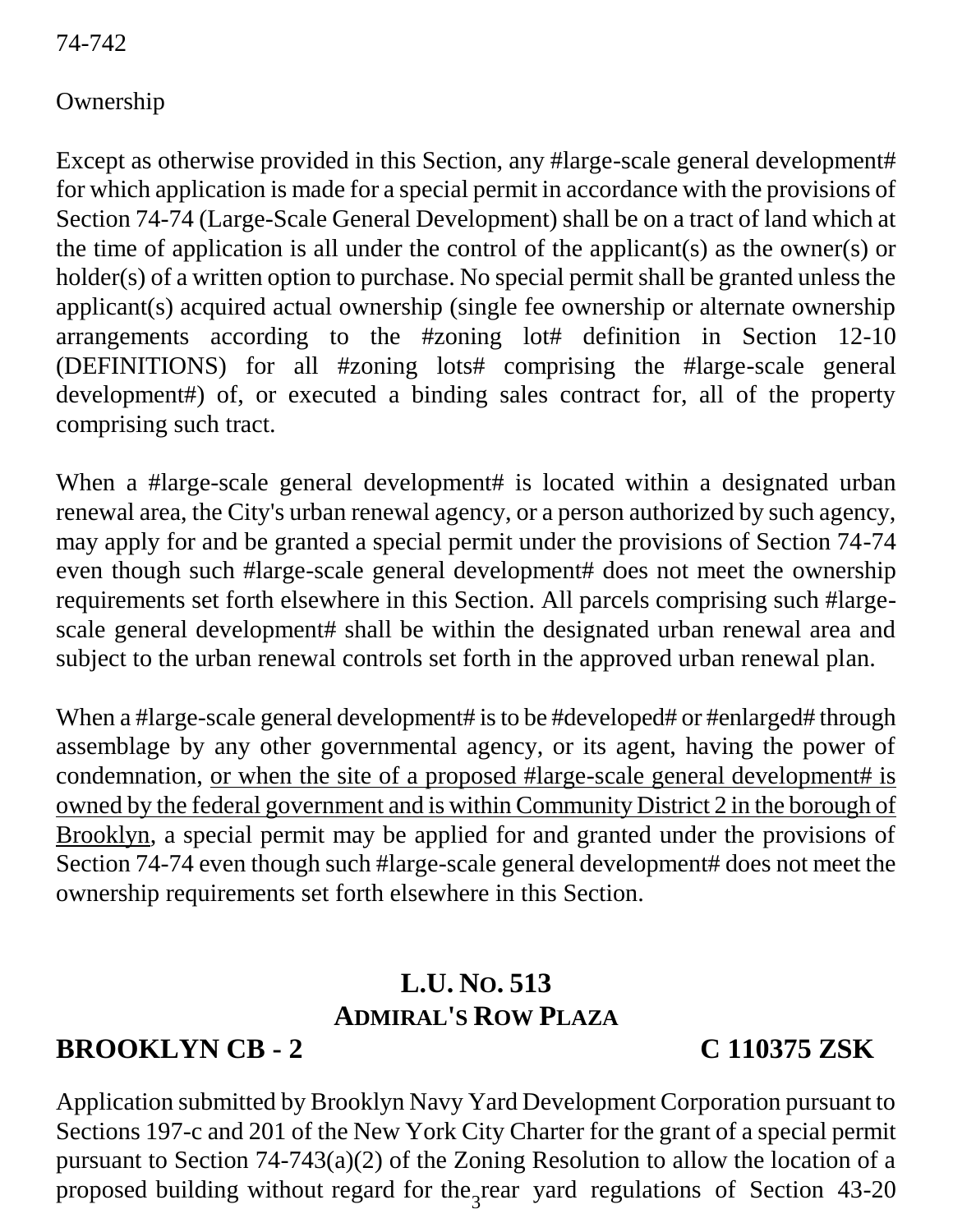(Yard Regulations) in connection with a proposed commercial development on property located at 2 Wallabout Street (Block 2023, Lot 50), in an M1-4 District, within a Large-Scale General Development generally bounded by Navy Street, Nassau Street, a line 683 feet easterly of Navy Street and a line 420 feet northerly of Nassau Street.

# **L.U. NO. 514 ADMIRAL'S ROW PLAZA**

## **BROOKLYN CB - 2 C 110376 ZSK**

Application submitted by Brooklyn Navy Yard Development Corporation pursuant to Sections 197-c and 201 of the New York City Charter for the grant of a special permit pursuant to Section 74-744(c) of the Zoning Resolution to modify the sign regulations of Section 32-64 (Surface Area and Illumination Provisions) and Section 32-65 (Permitted Projection or Height of Signs) in connection with a proposed commercial development, on property located at 2 Wallabout Street (Block 2023, Lot 50), in an M1-4 District, within a Large-Scale General Development generally bounded by Navy Street, Nassau Street, a line 683 feet easterly of Navy Street and a line 420 feet northerly of Nassau Street.

# **L.U. NO. 515 ADMIRAL'S ROW PLAZA**

# **BROOKLYN CB - 2 C 110377 ZSK**

Application submitted by Brooklyn Navy Yard Development Corporation pursuant to Sections 197-c and 201 of the New York City Charter for the grant of a special permit pursuant to Section 74-53 of the Zoning Resolution to modify the requirements of Section 44-12 (Maximum Size of Accessory Group Parking Facilities) to allow a group parking facility accessory to uses in a large-scale general development, with a maximum capacity of 266 spaces in connection with a proposed commercial development on property located at 2 Wallabout Street (Block 2023, Lot 50), in an M1- 4 District, within a Large-Scale General Development generally bounded by Navy Street, Nassau Street, a line 683 feet easterly of Navy Street and a line 420 feet northerly of Nassau Street.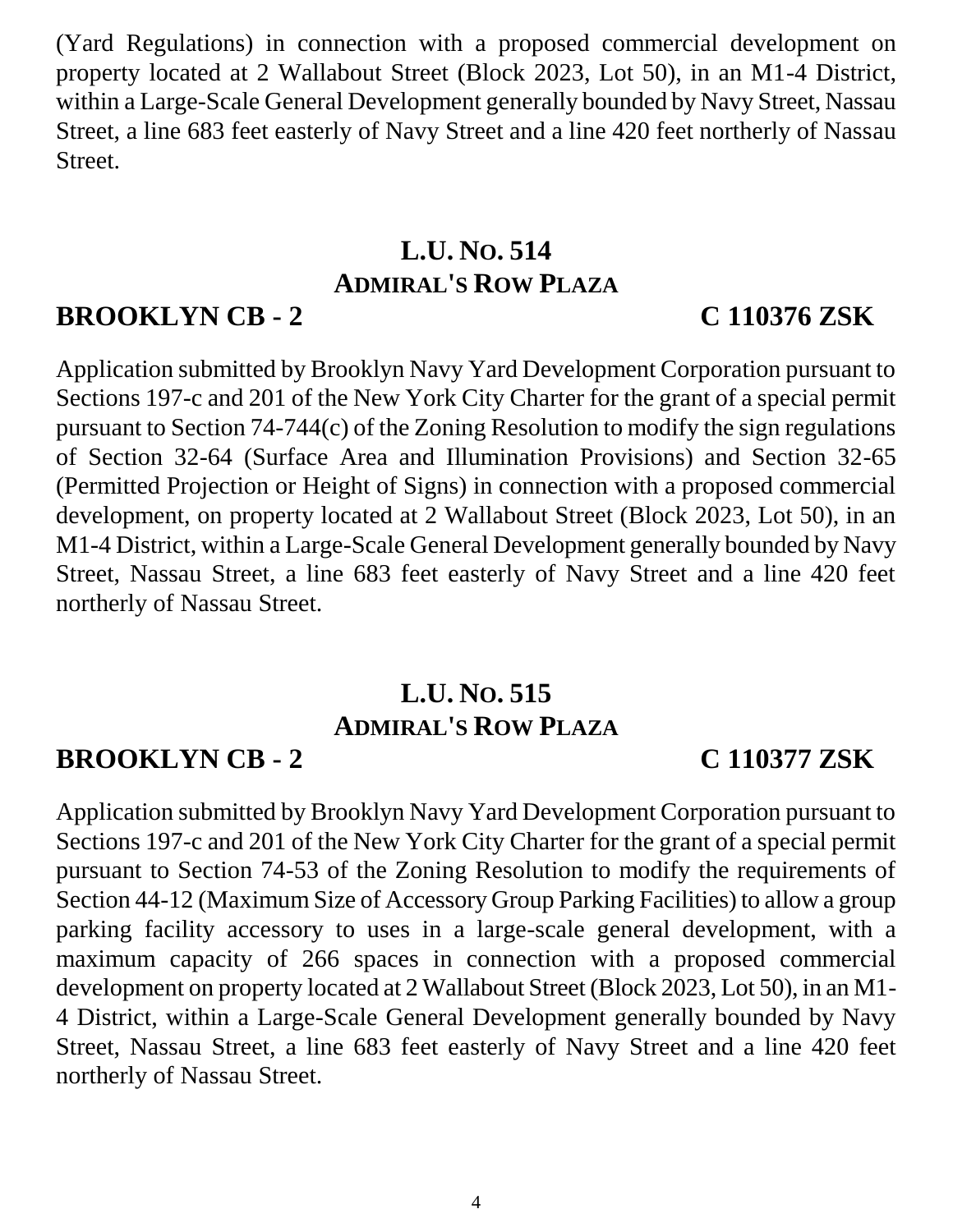**L.U. NO. 516**

**ADMIRAL'S ROW PLAZA**

Application submitted by Brooklyn Navy Yard Development Corporation pursuant to Sections 197-c and 201 of the New York City Charter for the grant of a special permit pursuant to Section 74-922 of the Zoning Resolution to allow large retail establishments (Use Group 6 and 10A uses) with no limitation on floor area, in connection with the proposed commercial development on property located at 2 Wallabout Street (Block 2023, Lot 50), in an M1-4 District, within a Large-Scale General Development generally bounded by Navy Street, Nassau Street, a line 683 feet easterly of Navy Street and a line 420 feet northerly of Nassau Street.

# **L.U. NO. 517 ADMIRAL'S ROW PLAZA**

### **BROOKLYN CB - 2 C 110380 PQK**

Application submitted by the Department of Citywide Administrative Services, pursuant to Section 197-c of the New York City Charter for the acquisition of property located at the Brooklyn Navy Yard (Block 2023, lot 50).

### **L.U. NO. 518 ADMIRAL'S ROW PLAZA**

#### **BROOKLYN CB - 2 C 110381 PPK**

Application submitted by the NYC Department of Small Business Services (SBS), pursuant to Section 197-c of the New York City Charter, for disposition to the Brooklyn Navy Yard Development Corporation (BNYDC) of city-owned property located in the Brooklyn Navy Yard at 2 Wallabout Street, on the northeasterly corner of Navy and Nassau streets (Block 2023, Lots 50 and p/o Lot 1), Community District 2, subject to restrictions limiting development to the project that is the subject of a special permit for bulk modification to allow certain rear yard encroachments pursuant to ZR Section 74-743(a)(2), a special permit to provide a 266 space group parking facility pursuant to ZR Section 74-53, and a special permit to construct and occupy five retail buildings with no limitation on floor area per establishment pursuant to ZR Section 74- 922, respectively.

## **BROOKLYN CB - 2 C 110378 ZSK**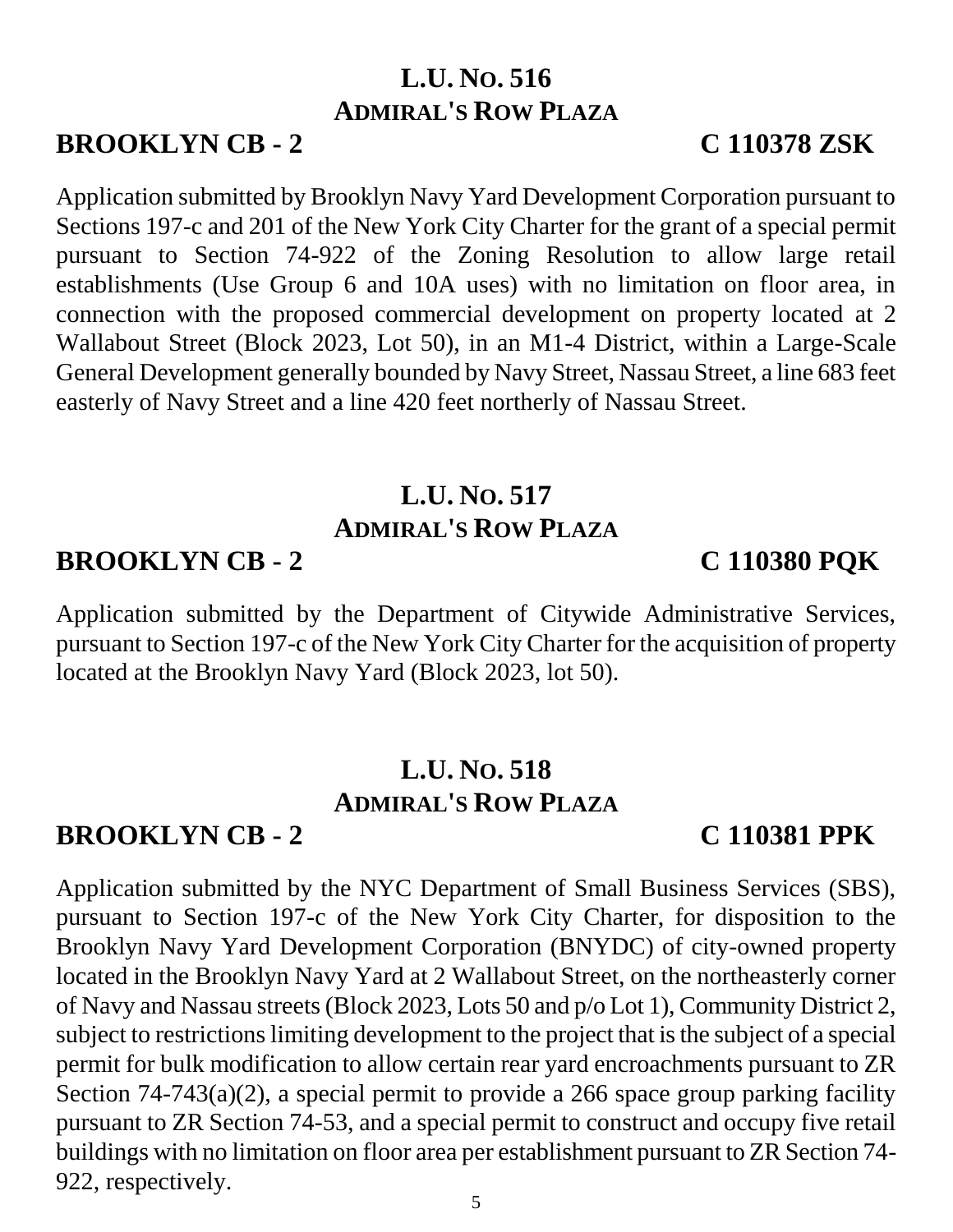# **L.U. NOS. 519 AND 520 ARE RELATED**

#### **L.U. NO. 519**

# **SPECIAL 4 TH AVE. ENHANCED COMMERCIAL DISTRICT BROOKLYN CB - 2, 6 and 7 C 110386 ZMK**

Application submitted by the Department of City Planning pursuant to Sections 197-c and 201 of the New York City Charter for the amendment of the Zoning Map, Section Nos. 16c & 16d, by establishing a Special Fourth Avenue Enhanced Commercial District (EC) bounded by a line midway between Atlantic Avenue and Pacific Street, 4th Avenue, Pacific Street, a line 100 feet southeasterly of 4th Avenue, President Street, a line 150 feet southeasterly of 4th Avenue, the northeasterly boundary line of James J. Byrne Memorial Park and Playground, a line 100 feet southeasterly of 4th Avenue, 24th Street, 4th Avenue, Prospect Avenue, a line 100 feet northwesterly of 4th Avenue, 6th Street, 4th Avenue, Douglass Street, and a line 100 feet northwesterly of 4th Avenue, as shown on a diagram (for illustrative purposes only) dated June 20, 2011.

## **L.U. NO. 520 SPECIAL 4 TH AVE. ENHANCED COMMERCIAL DISTRICT BROOKLYN CB - 2, 6 and 7 N 110387 ZRK**

Application submitted by the Department of City Planning, pursuant to Section 201 of the New York City Charter, for an amendment of the Zoning Resolution of the City of New York, relating to Article I, Chapters I, II and IV, and Article XIII, Chapter 2, to establish the Special Fourth Avenue Enhanced Commercial District.

Matter in underline is new, to be added; Matter in strikeout is old, to be deleted; Matter within  $#$  # is defined in Section 12-10; \* \* \* indicate where unchanged text appears in the Zoning Resolution

#### **Article I: General Provisions**

#### **Chapter 1 Title, Establishment of Controls and Interpretation of Regulations**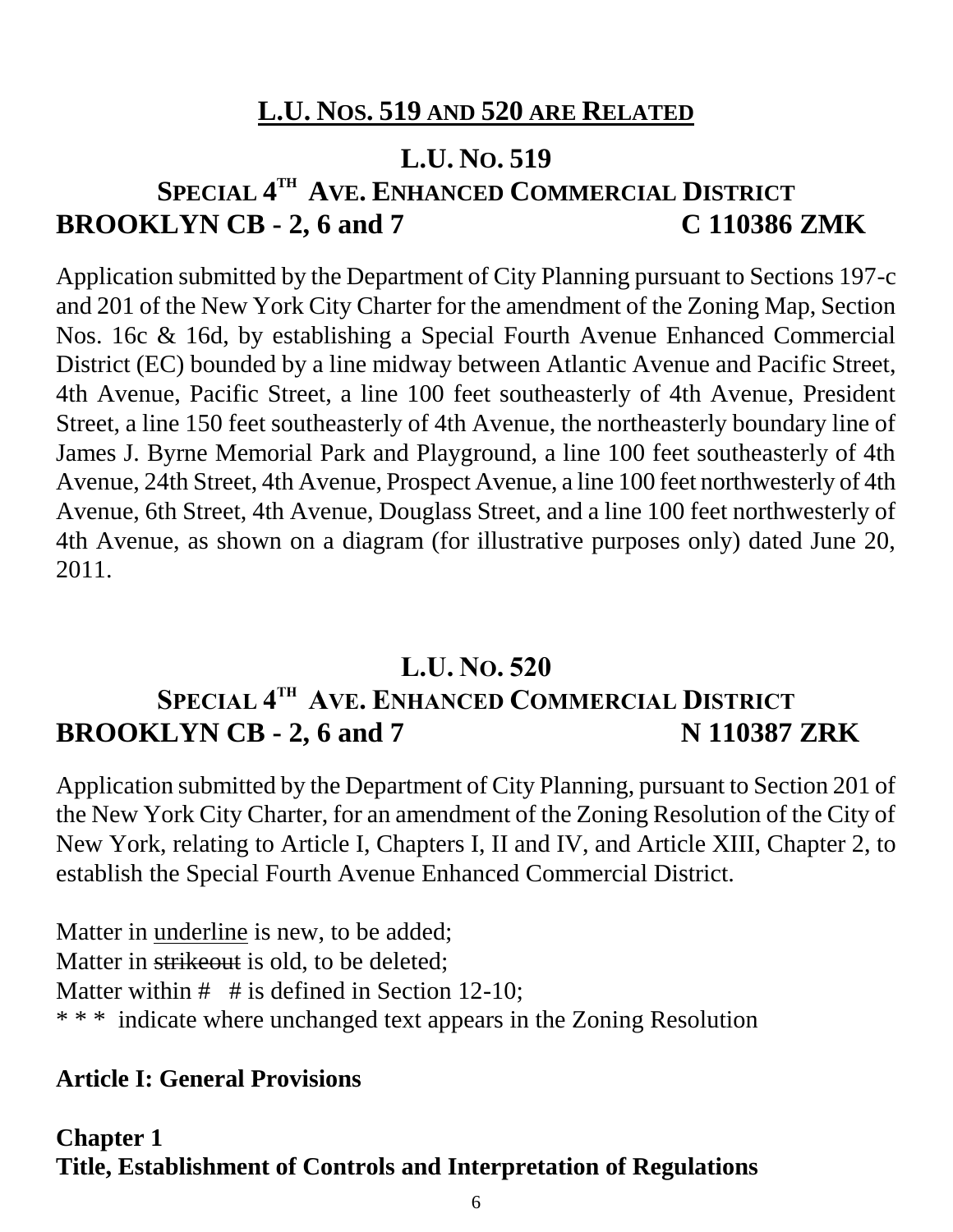#### **11-12 Establishment of Districts**

\* \* \*

**11-122 Districts established**

\* \* \*

#### **Special Purpose Districts**

Establishment of the Special 125th Street District

\* \* \*

#### Establishment of the Special Fourth Avenue Enhanced Commercial District

In order to carry out the special purposes of this Resolution as set forth in Article XIII, Chapter 2, the #Special Fourth Avenue Enhanced Commercial District# is hereby established.

\* \* \*

#### **Chapter 2 - Construction of Language and Definitions**

\* \* \* **12-10 Definitions** \* \* \*

Special 125th Street District

\* \* \*

#### Special Fourth Avenue Enhanced Commercial District

#### 7 The "Special Fourth Avenue Enhanced Commercial District" is a Special Purpose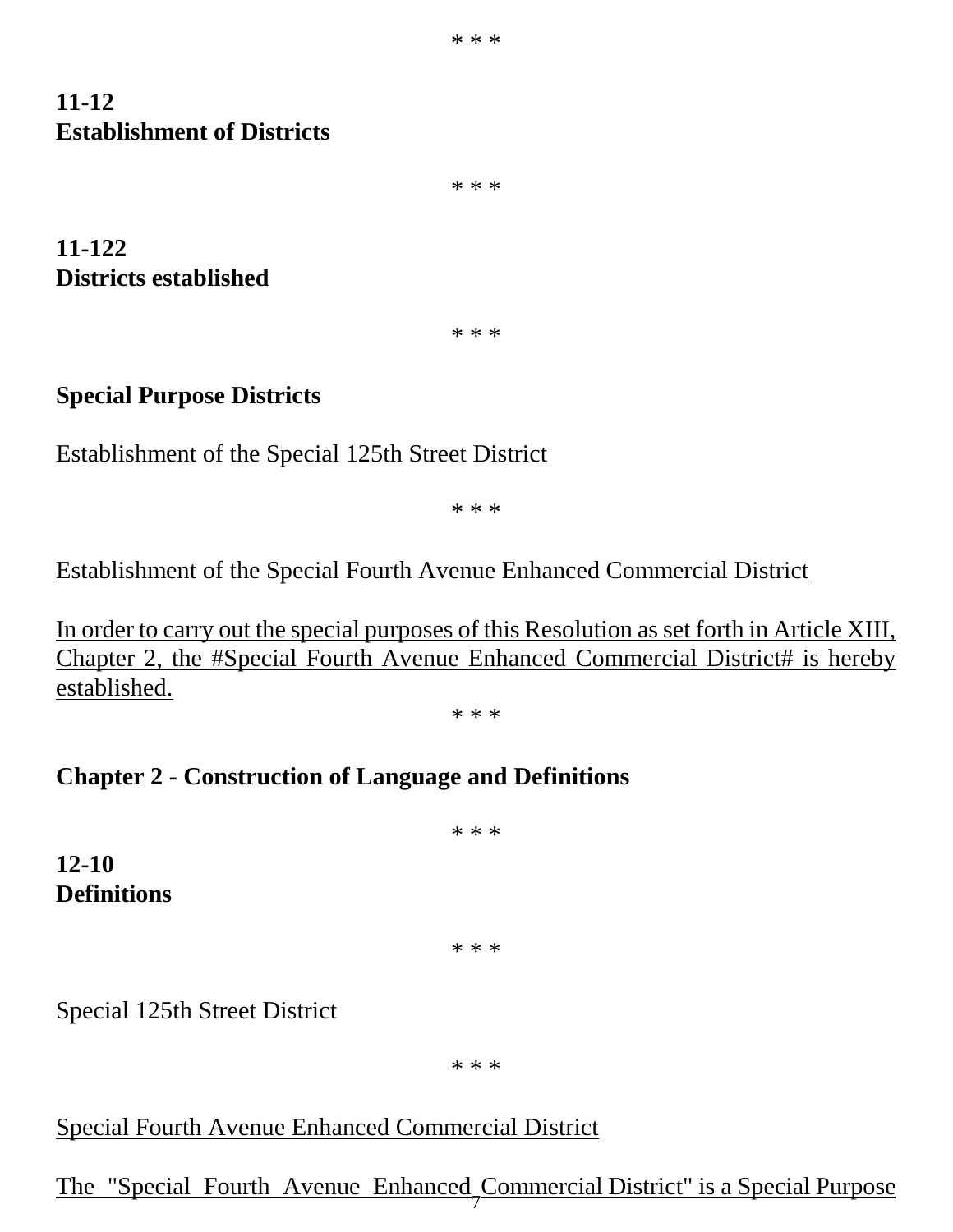District designated by the letters "EC" in which special regulations set forth in Article XIII, Chapter 2 apply.

\* \* \*

#### **Chapter 4 – Sidewalk Café Regulations**

\* \* \*

### **14-44 Special Zoning Districts Where Certain Sidewalk Cafes are Permitted**

#Enclosed# or #unenclosed sidewalk cafes# shall be permitted, as indicated, in the following special zoning districts, where allowed by the underlying zoning. #Small sidewalk cafes#, however, may be located on #streets# or portions of #streets# within special zoning districts pursuant to the provisions of Section 14-43 (Locations Where Only Small Sidewalk Cafes Are Permitted).

\* \* \*

| <b>Brooklyn</b>                                   | Cafe#                     | #Enclosed Sidewalk #Unenclosed Sidewalk<br>Cafe# |  |
|---------------------------------------------------|---------------------------|--------------------------------------------------|--|
| <b>Fourth Avenue Enhanced Commercial District</b> | $\underline{\mathrm{No}}$ | Yes                                              |  |
| <b>Bay Ridge District</b>                         | Yes                       | Yes                                              |  |
| <b>Coney Island District</b>                      | N <sub>o</sub>            | Yes                                              |  |
| <b>Coney Island Mixed Use District</b>            | Yes                       | Yes                                              |  |
| Downtown Brooklyn District                        | Yes                       | Yes                                              |  |
| Mixed Use District-8<br>(Greenpoint-Williamsburg) | Yes                       | Yes                                              |  |
| Ocean Parkway District*                           | Yes                       | Yes                                              |  |
| <b>Sheepshead Bay District</b><br>-------         | N <sub>o</sub>            | Yes                                              |  |

\* #Sidewalk cafes# are not allowed on Ocean Parkway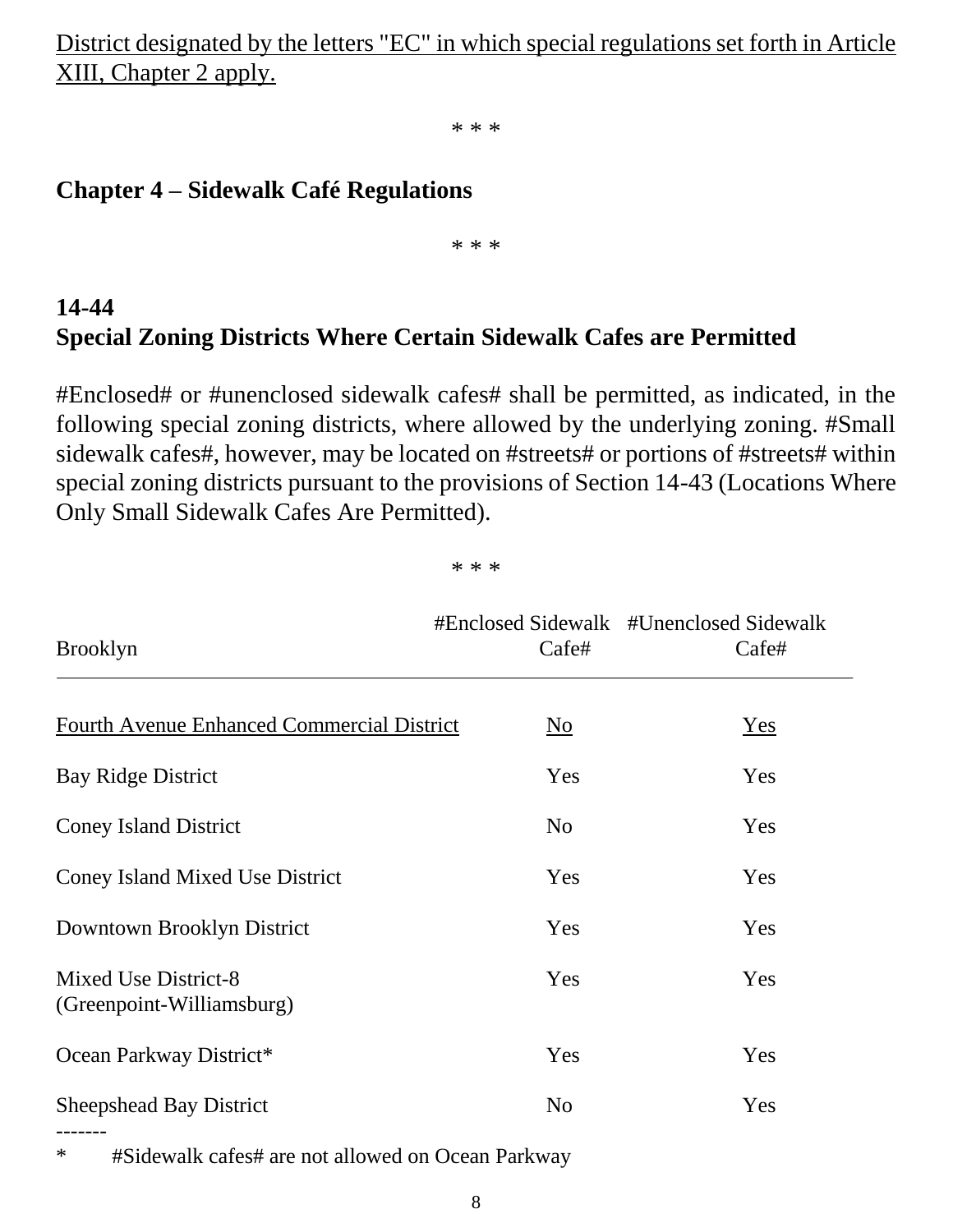\* \* \*

#### **Article XIII: Special Purpose Districts**

**\* \* \***

#### **Chapter 2 Special Fourth Avenue Enhanced Commercial District**

# **\*ALL TEXT IN ARTICLE XIII, CHAPTER 2 IS NEW\***

### **132-00 GENERAL PURPOSES**

The #Special Fourth Avenue Enhanced Commercial District#, in the Borough of Brooklyn, established in this Resolution is designed to promote and protect public health, safety and general welfare. These general goals include, among others, the following specific purposes:

- (a) to enhance the character of the area by ensuring that ground floor space within buildings is occupied by establishments that promote a lively and engaging pedestrian experience along Fourth Avenue;
- (b) to limit the number of curb cuts along Fourth Avenue in order to minimize conflicts between vehicles and pedestrians; and
- (c) to promote the most desirable use of land in the area and thus preserve, protect and enhance the value of land and buildings and thereby protect City tax revenues.

# **132-01 Definitions**

Ground floor level

For the purposes of this Chapter, "ground floor level" shall mean a #building's# lowest #story# located within 30 feet of the Fourth Avenue #street wall# of the #building#.

# **132-10 GENERAL PROVISIONS**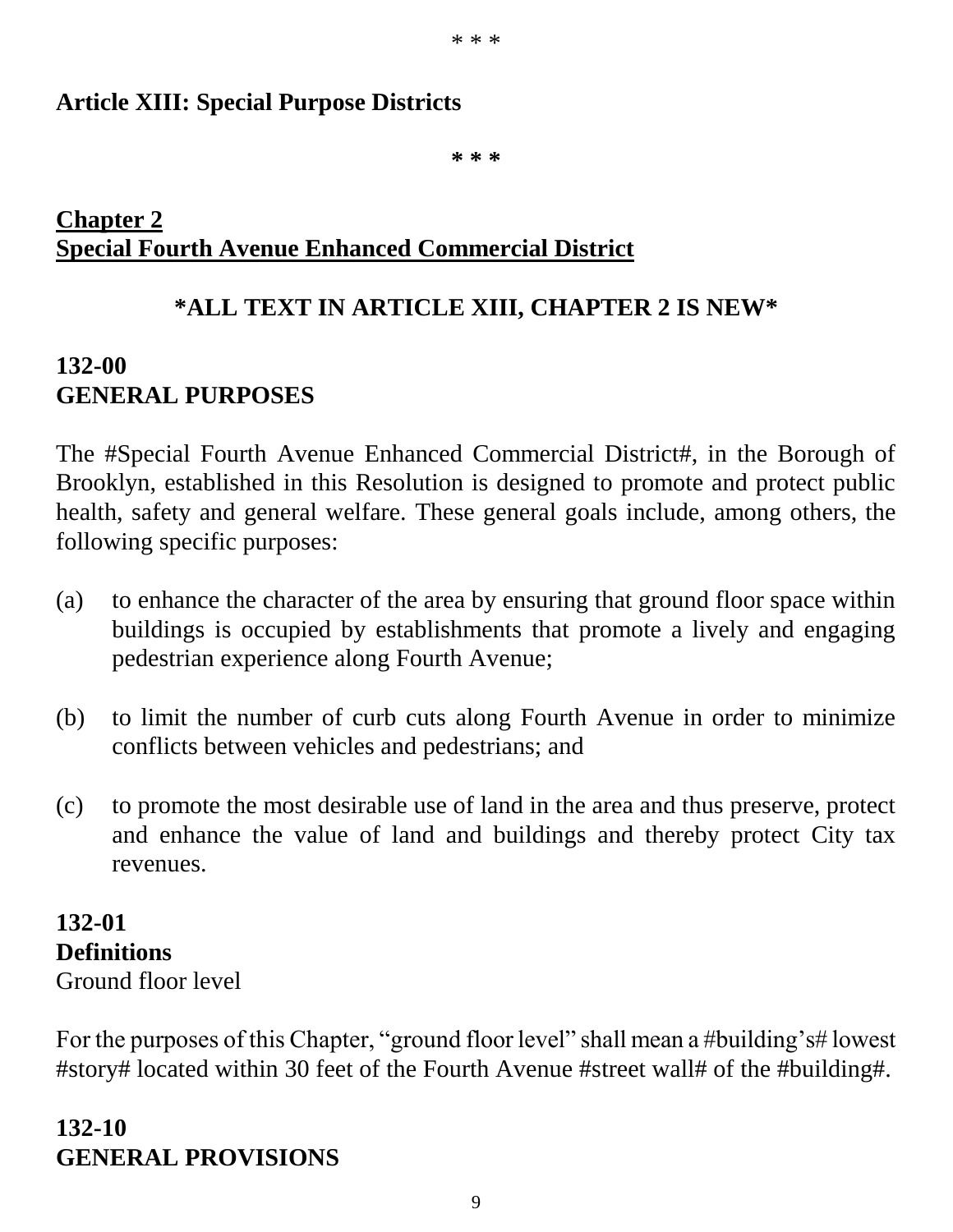The provisions of this Chapter shall apply to all #buildings# with Fourth Avenue #street# frontage.

The regulations of all other Chapters of this Resolution are applicable, except as superseded, supplemented or modified by the provisions of this Chapter. In the event of a conflict between the provisions of this Chapter and other regulations of this Resolution, the provisions of this Chapter shall control.

## **132-20 SPECIAL USE REGULATIONS**

The special #use# regulations of this Section shall apply to the Fourth Avenue #street walls# of #developments# and to #buildings enlarged# on the #ground floor level#, where such #ground floor level# fronts upon Fourth Avenue.

For #buildings# fronting along multiple #streets#, the required percentage of #ground floor level street wall# allocated to certain #uses#, as set forth in this Section, shall apply only to the portion of the #building's ground floor level# fronting upon Fourth Avenue.

The following shall be exempt from the #use# provisions of this Section:

- (a) #buildings# located in #Commercial Districts# on a #zoning lot# with a width of less than 20 feet, as measured along the Fourth Avenue #street line#, provided such #zoning lot# existed on (date of adoption); and
- (b) any #community facility building# used exclusively for either a #school#, as listed in Use Group 3, or a house of worship, as listed in Use Group 4.

## **132-21 Special Ground Floor Level Use Requirements in Commercial Districts**

In #Commercial Districts#, the following #use# provisions shall apply to the #ground floor level# of a #building#. In addition to these provisions, permitted #uses# shall comply with the provisions of Sections 132-30 (SPECIAL TRANSPARENCY REGULATIONS), and 132-40 (SPECIAL PARKING REGULATIONS).

(a) Mandatory #commercial uses# for a portion of the #ground floor level#

10 Mandatory #commercial use# regulations shall apply to an area of a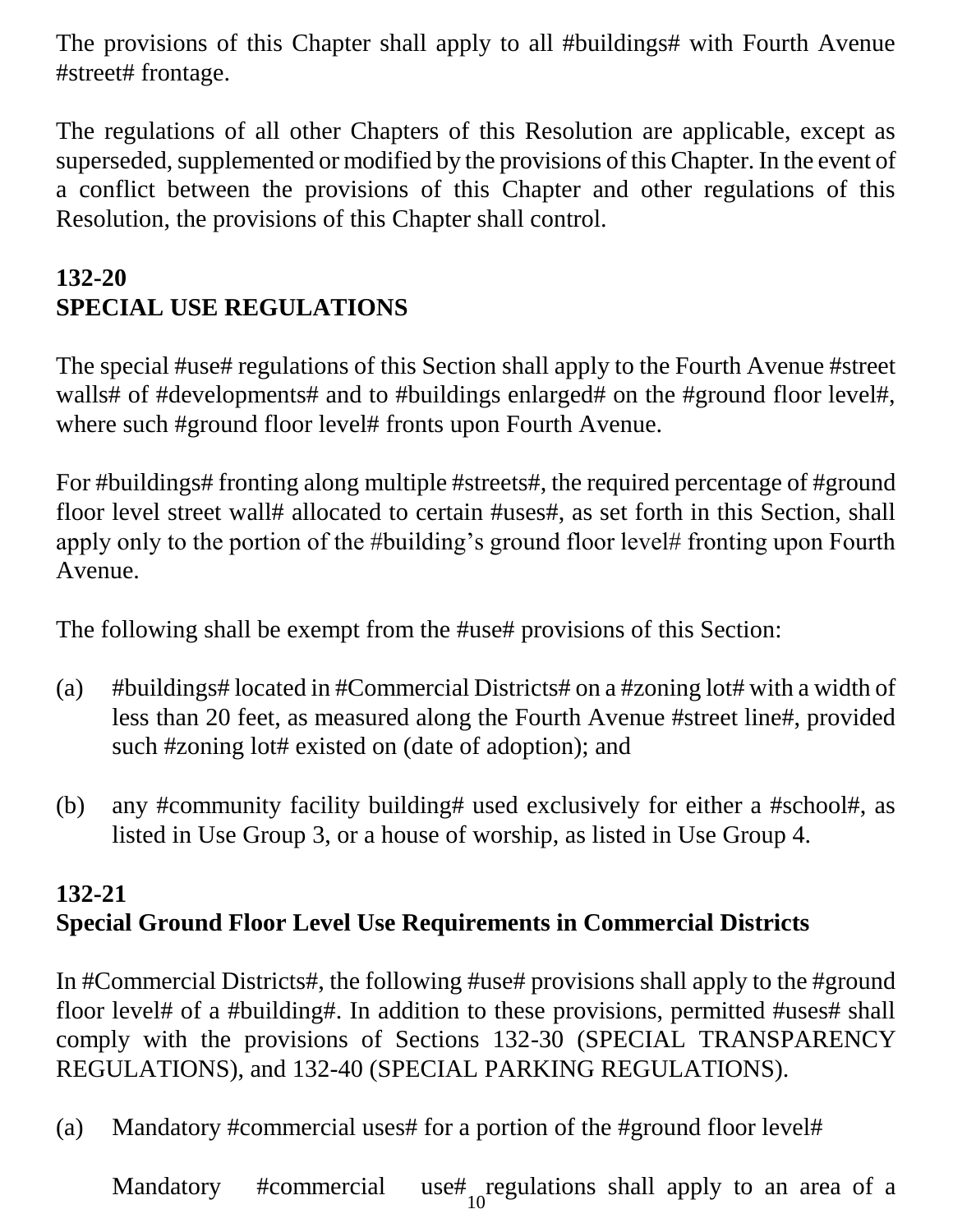#building's ground floor level# defined by an aggregate width equal to at least 50 percent of a #building's# Fourth Avenue #street wall# and a depth equal to at least 30 feet, as measured from the Fourth Avenue #street wall#. Such an area on the #ground floor level# shall be occupied by #commercial uses# listed in Use Groups 5, 6A, 6C excluding banks and loan offices, 7B, 8A, 8B, or 9A.

(b) Remaining portion of #ground floor level#

The remaining portion of the #ground floor level# shall be occupied by any non- #residential use# permitted by the underlying district regulations, except that:

- (1) #residential# lobbies, and an associated vertical circulation core shall be permitted in such remaining area, provided that the #street wall# width of such lobbies shall not exceed 25 feet, as measured along the Fourth Avenue #street line#. In addition, the 30 foot depth requirement for #commercial uses# pursuant to paragraph (a) of this Section may be encroached upon where necessary to accommodate a vertical circulation core associated with such #residential# lobby; and
- (2) off-street parking spaces and entrances to such spaces shall comply with the provisions of Section 132-40 (SPECIAL PARKING REGULATIONS).
- (c) Location of #ground floor level#

The finished floor of the #ground floor level# shall be located not higher than two feet above nor lower than two feet below the as-built level of the adjacent Fourth Avenue public sidewalk.

### **132-22 Special Ground Floor Level Use Requirements in Residence Districts**

In #Residence Districts#, all #uses# permitted by the underlying district regulations are permitted on the #ground floor level#, provided such #uses# comply with the provisions of Sections 132-30 (SPECIAL TRANSPARENCY REGULATIONS), where applicable, and 132-40 (SPECIAL PARKING REGULATIONS).

## **132-30 SPECIAL TRANSPARENCY REGULATIONS**

11 The special transparency regulations of this Section shall apply to the Fourth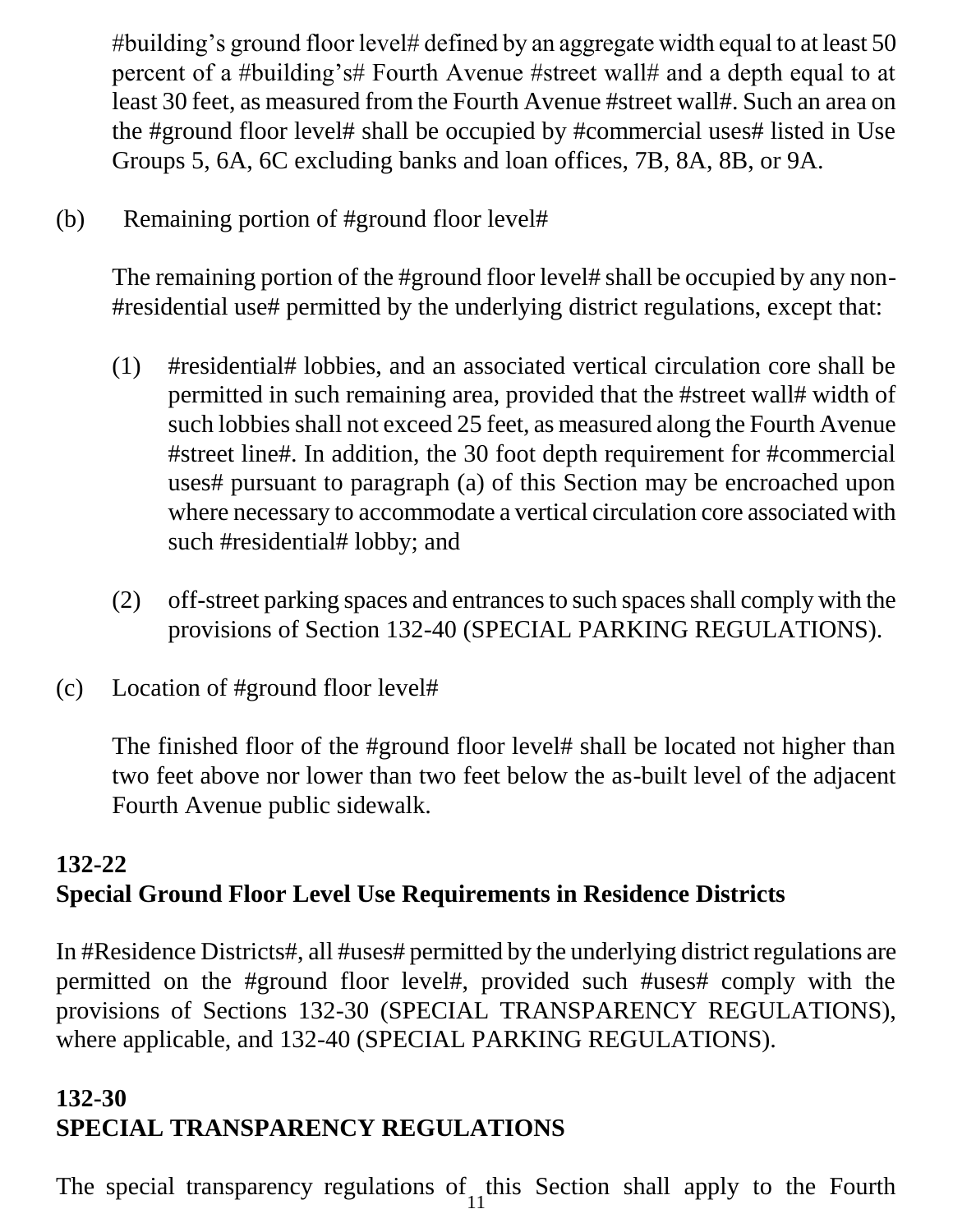Avenue #street walls# of #developments# and to portions of #buildings enlarged# on the #ground floor level#, where such #ground floor level# fronts upon Fourth Avenue. For #buildings# fronting along multiple #streets#, the required percentage of #ground floor level street wall# allocated to transparent materials, as set forth in this Section, shall apply only to the portion of the #building's ground floor level# fronting upon Fourth Avenue.

The following shall be exempt from the transparency provisions of this Section:

- (a) #buildings# located in #Residence Districts# where the #ground floor level# of such #buildings# contains #dwelling units# or #rooming units#; and
- (b) #buildings# located in #Commercial Districts# on a #zoning lot# with a width of less than 20 feet, as measured along the Fourth Avenue #street line#, provided such #zoning lot# existed on (date of adoption); and
- (c) any #community facility building# used exclusively for either a #school# or a house of worship.

# **132-31 Special Ground Floor Level Transparency Requirements**

The #ground floor level street wall# shall be glazed with transparent materials which may include #show windows#, transom windows or glazed portions of doors, provided such transparent materials have a minimum width of two feet. Such transparency shall occupy at least 50 percent of the surface area of each such #ground floor level street wall# between a height of two feet, and 12 feet, or the height of the ground floor ceiling, whichever is higher as measured from the adjoining sidewalk. The lowest point of any transparency that is provided to satisfy the requirements of this Section shall not be higher than two feet, six inches above the level of the adjoining sidewalk, with the exception of transom windows, or portions of windows separated by mullions or other structural dividers. In addition, the maximum width of a portion of the #ground floor level street wall# without transparency shall not exceed ten feet.

However, where an entrance to an off-street parking facility is permitted on Fourth Avenue in accordance with the provisions of Section 132-42 (Special Curb Cut Requirements), the transparency requirements of this Section shall not apply to the portion of the #ground floor level street wall# occupied by such entrance.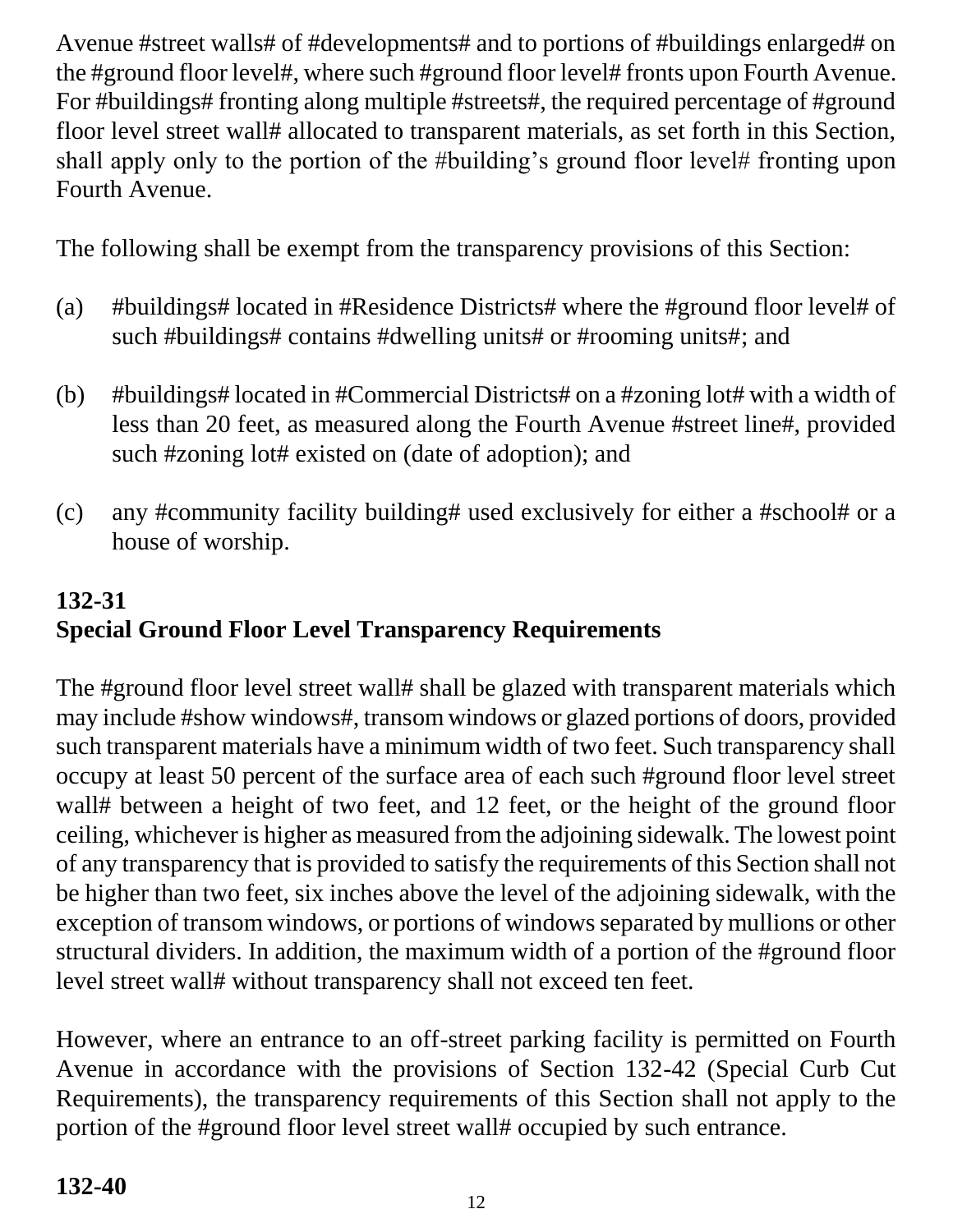### **SPECIAL PARKING REGULATIONS**

The provisions of this Section shall apply to all #buildings# with Fourth Avenue #street# frontage.

# **132-41 Special Location of Parking Spaces Requirements**

All off-street parking spaces shall be located within a #completely enclosed building#.

Enclosed, off-street parking spaces shall be permitted on the ground floor of a #building# only where they are located beyond 30 feet of such #building's# Fourth Avenue #street wall#. Entrances to such spaces along Fourth Avenue shall be permitted only where a curb cut is allowed in accordance with the provisions of Section 132-42 (Special Curb Cut Requirements).

# **132-42 Special Curb Cut Requirements**

For #zoning lots# with frontage along Fourth Avenue and another #street#, curb cuts accessing off-street parking spaces shall not be permitted along Fourth Avenue.

Curb cuts accessing off-street parking spaces shall be permitted on Fourth Avenue only where such curb cut is located on a #zoning lot# that:

- (a) is an #interior lot# fronting along Fourth Avenue;
- (b) existed on (date of adoption);

(c) has a width of at least 60 feet, as measured along the Fourth Avenue #street line#; and

(d) has a #lot area# of at least 5,700 square feet.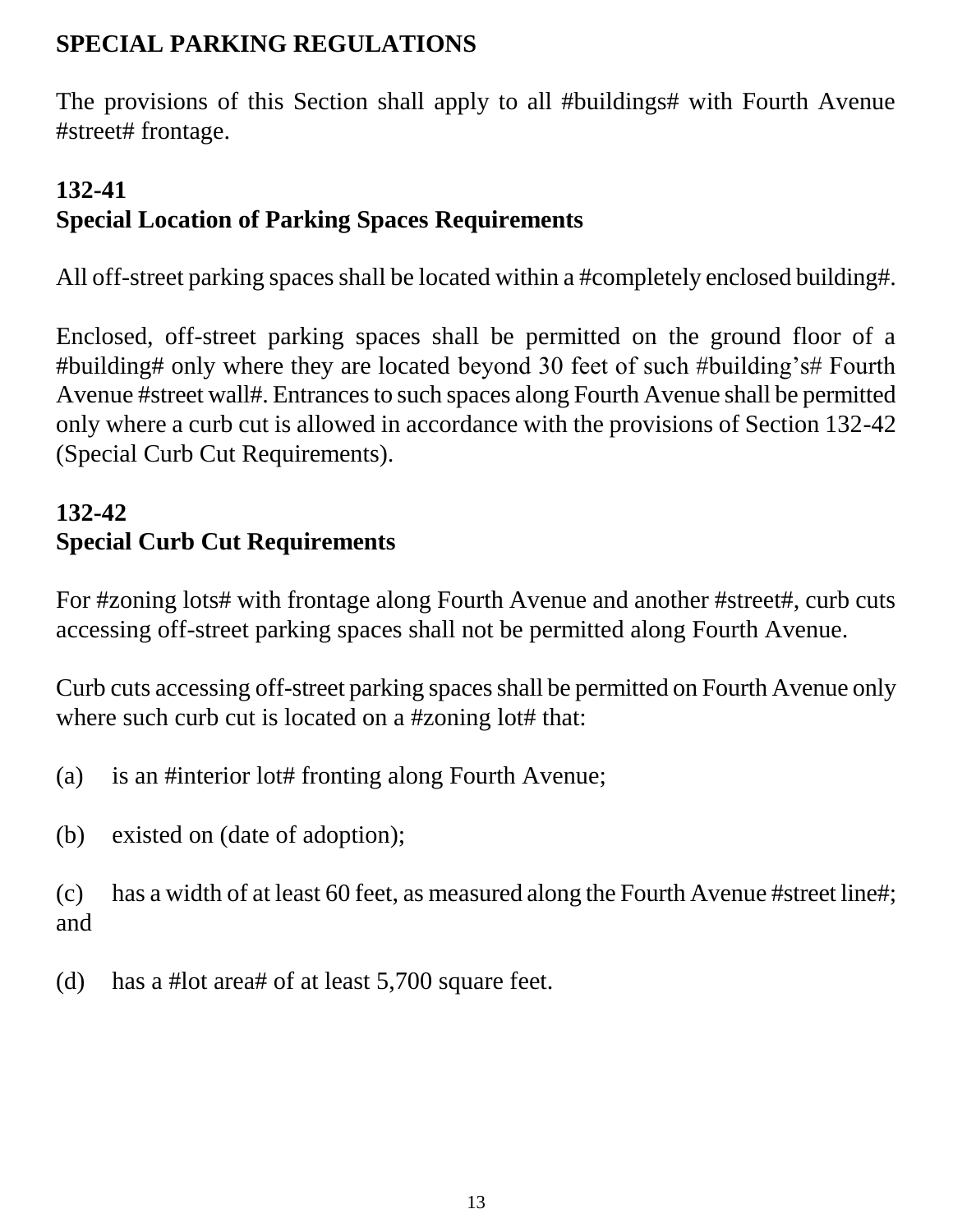# **L.U. NO. 521 LIFE QUALITY MOTORS**

# **BROOKLYN CB - 7 M 830094(B) ZMK**

Application submitted by 8902 Foster Avenue, LLC for a modification to Restrictive Declaration D-86, which was approved as part of a Zoning Map Amendment (C 830094 ZMK), involving:

- 1. eliminating the restriction on Use Group 16B (automotive service establishments) uses only on Block 5807, Lot 40, with a prohibition on automotive paint spraying;
- 2. allowing open accessory parking on the zoning lot; and
- 3. updating the plan attached as Exhibit D, governing tree replacement, to reflect the proposed conditions;

on property bounded by 2nd Avenue, 63rd Street, 3rd Avenue and 64th Street (Block 5807, Lots 1 and 40), in a C8-1 District.

#### **SUBCOMMITTEE ON LANDMARKS, PUBLIC SITING AND MARITIME USES**

The Subcommittee on Landmarks, Public Siting and Maritime Uses will hold a public hearing on the following matter in the **Council Committee Room, 16th Floor, 250 Broadway**, New York City, New York 10007, commencing at **11:00 a.m. on Wednesday, November 16, 2011:**

# **L.U. NO. 522 P.S./I.S. 437, BROOKLYN**

# **BROOKLYN CB - 7 20115470 SCK**

Application pursuant to Section 1731 of the New York City School Construction Authority Act, concerning the proposed site selection for a new, approximately 750- Seat Primary/Intermediate School Facility bounded by Kermit Place to the north, Caton Avenue to the south, East  $8<sup>th</sup>$  Street to the east and East  $7<sup>th</sup>$  Street to the west (Block 5321, Lots 44, 64 and 73), Borough of Brooklyn, Community School District No. 15.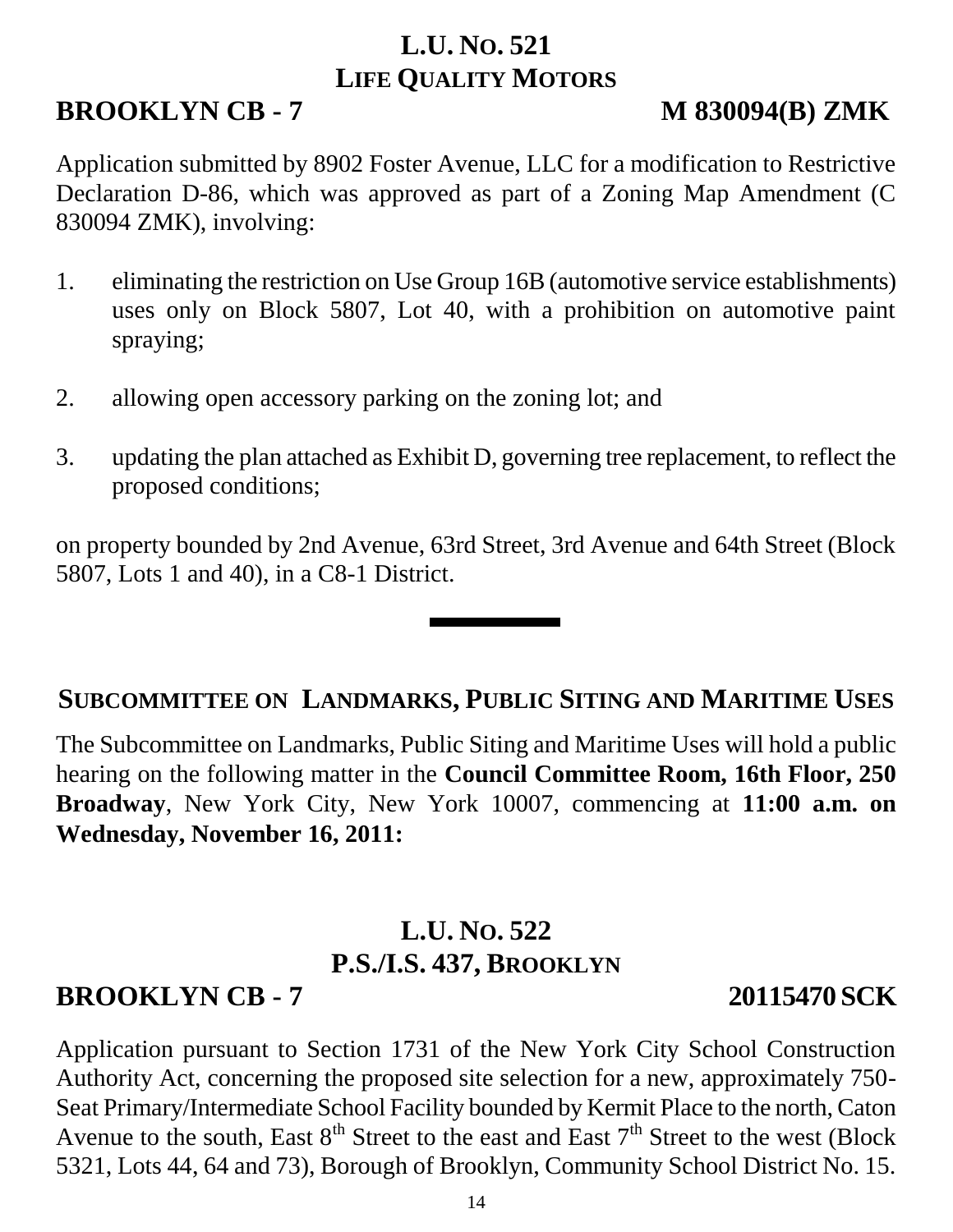#### **SUBCOMMITTEE ON PLANNING, DISPOSITIONS AND CONCESSIONS**

The Subcommittee on Planning, Dispositions and Concessions will hold a public hearing on the following matters in the **Hearing Room, 16th Floor, 250 Broadway,** New York City, New York 10007, commencing at **1:00 p.m. on Wednesday, November 16, 2011:**

# **PRECONSIDERED L.U. NO. RICHMOND GARDENS**

# **STATEN ISLAND CB - 1 20125186 HAR**

Application submitted by the Department of Housing Preservation and Development pursuant to the New York Private Housing Finance Law for an exemption from real property taxes, a termination of the prior exemption and the voluntary dissolution of the current owner for property located at Block 44/Lot1, Block 45/Lot 1, Block 46/Lot 1, Block 47/Lot 62, Block 48/Lot 29, Block 49/Lot 1 and Block 52/Lot 133, Council District 49, Borough of Staten Island.

# **PRECONSIDERED L.U. NO. FAIRWAY GARDENS**

# **STATEN ISLAND CB - 1 20125187 HAR**

Application submitted by the Department of Housing Preservation and Development pursuant to the New York Private Housing Finance Law for an exemption from real property taxes for property located at Block 2869/Lots 1, 23 and 65, Council District 49, Borough of Staten Island.

### **L.U. NO. 447 EL RIO RESIDENCE**

### **BRONX CB - 6 C 110365 HAX**

Application submitted by the Department of Housing Preservation and Development (HPD):

1) pursuant to Article 16 of the General Municipal Law of New York State for: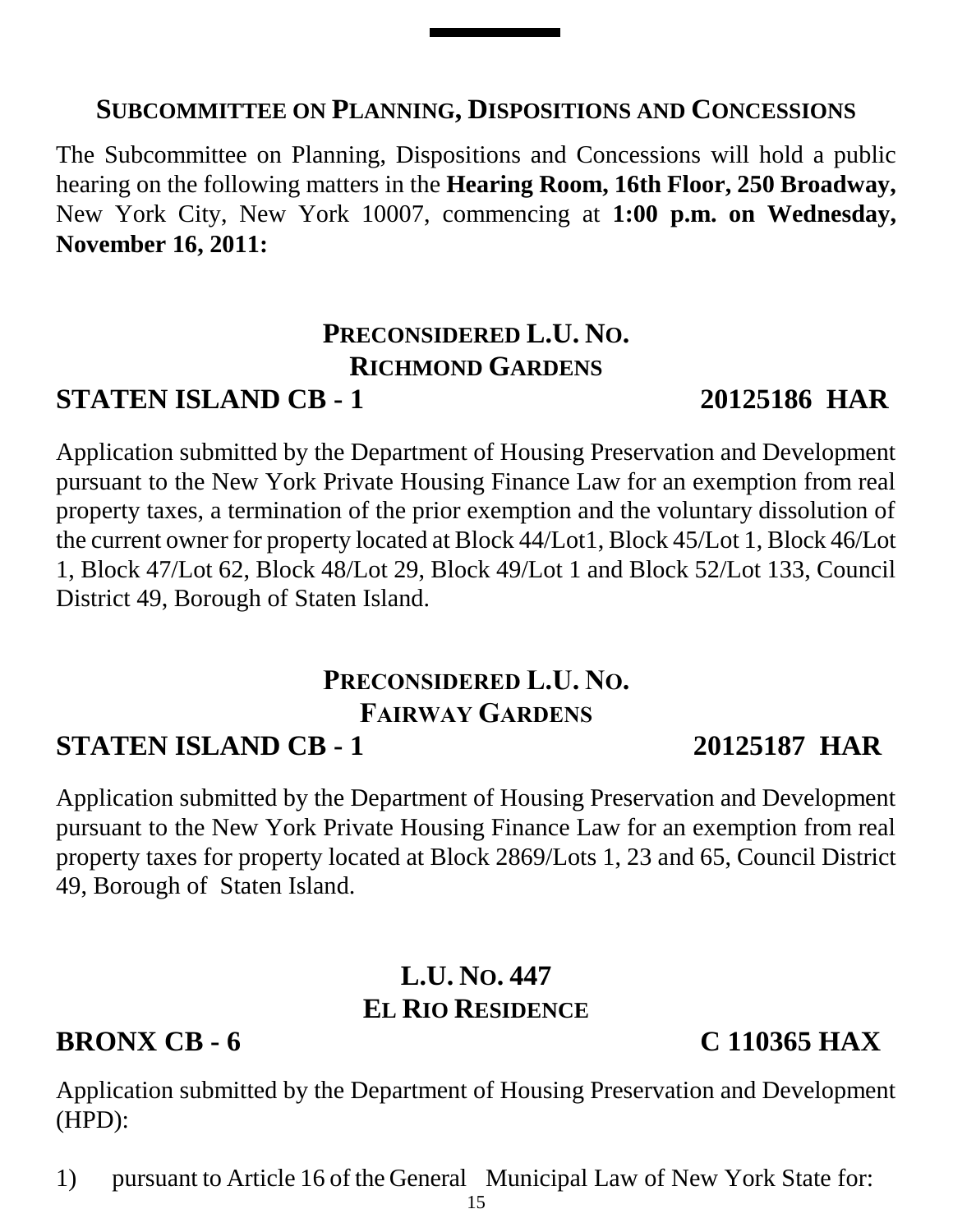- a. the designation of property located at East 179th Street (Block 3140, part of Lot 32), as an Urban Development Action Area; and
- b. an Urban Development Action Area Project for such area; and
- 2) pursuant to Section 197-c of the New York City Charter for the disposition of such property to a developer to be selected by HPD;

to facilitate development of an eight-story building with approximately 65 units, to be developed under the Department of Housing Preservation and Development's Supportive Housing Loan Program.

# **L.U. NO. 448 BRONX RIVER ART CENTER**

# **BRONX CB - 6 C 110366 HAX**

Application submitted by the Department of Housing Preservation and Development (HPD):

- 1) pursuant to Article 16 of the General Municipal Law of New York State for:
	- a. the designation of property consisting of a portion of the former sidewalk of demapped Bronx Street located adjacent to the west side of 1087 East Tremont Avenue (Block 3141, Lot 1) as an Urban Development Action Area; and
	- b. an Urban Development Action Area Project for such area; and
- 2) pursuant to Section 197-c of the New York City Charter for the disposition of such property to a developer to be selected by HPD;

to provide egress for emergency access purposes to the existing Bronx River Arts Center.

# **L.U. NO. 497**

16

# **THIRD PARTY TRANSFER**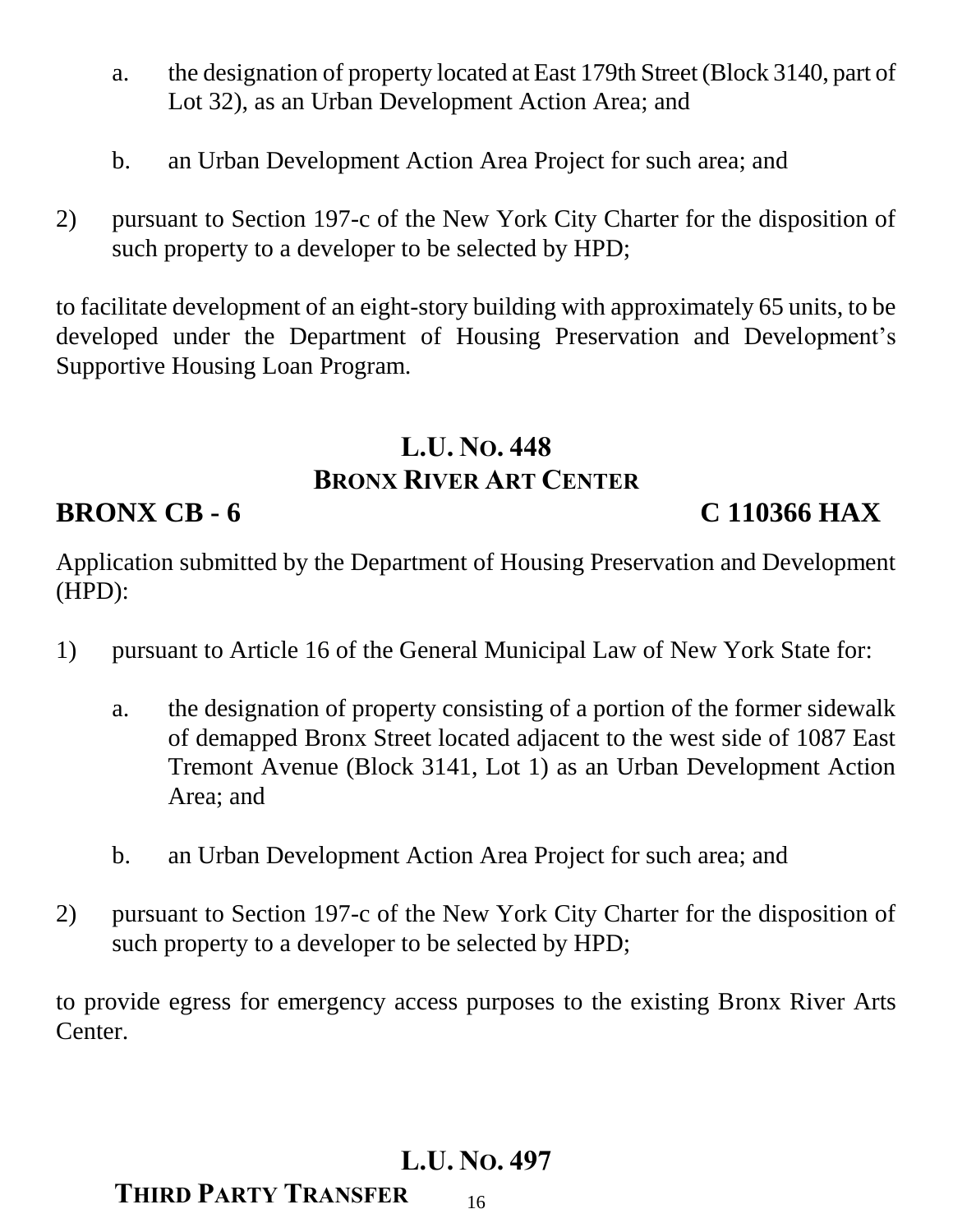# **MANHATTAN CB - 9 20125124 HAM**

In Rem Action no. 48, application submitted by the Department of Finance and the Department of Housing Preservation and Development, pursuant to §11-412.1 of the Administrative Code of the City of New York for the conveyance of property and related tax exemption pursuant to §577 of the Private Housing Finance Law.

# **L.U. NO. 498 THIRD PARTY TRANSFER MANHATTAN CB - 3, 9, 10, 11 20125125 HAM**

In Rem Actions no. 48 and no. 49, application submitted by the Department of Finance and the Department of Housing Preservation and Development, pursuant to §11-412.1 of the Administrative Code of the City of New York and Article 16 of the General Municipal Law for the transfer and disposition of property and related tax exemptions pursuant to §696 of the General Municipal Law and §577 of the Private Housing Finance Law.

### **L.U. NOS. 467 AND 499**

Proposals subject to Council review and action pursuant to the Urban Development Action Area Act, Article 16 of the New York General Municipal Law, at the request of the Department of Housing Preservation and Development ("HPD"), which requests that the Council:

- 1. Find that the present status of the listed areas tends to impair or arrest the sound growth and development of the municipality and that the proposed Urban Development Action Area Project is consistent with the policy and purposes of Section 691 of the General Municipal Law;
- 2. Waive the area designation requirements of Section 693 of the General Municipal Law pursuant to said Section;
- 3. Waive the requirements of Sections 197-c and 197-d of the New York City Charter pursuant to Section 694 of the General Municipal Law; and
- 4. Approve the projects as Urban Development Action Area Projects pursuant to Section 694 of the General Municipal Law.